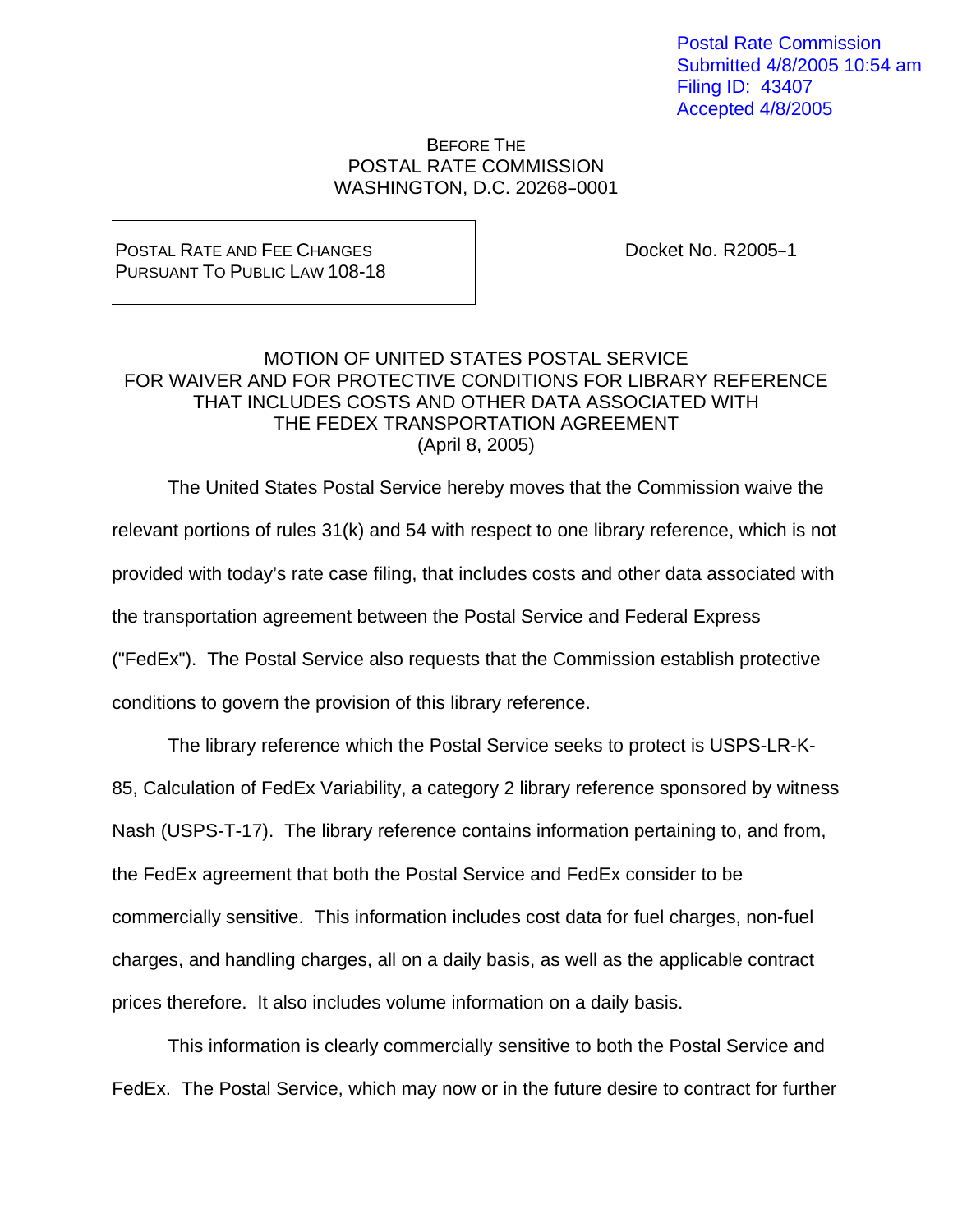air transportation services, has a strong interest in being able to obtain the best prices possible. Revealing the Postal Service's pricing arrangements with other suppliers of air transportation has the potential for interfering with the procurement process and defeating the Postal Service's interest in obtaining beneficial arrangements. FedEx could also be hampered in its ability to enter profitable contracts for the provision of air transportation services to others if its pricing arrangements with the Postal Service are publicly available.

 Similarly, volume-related information pertaining to the contract is proprietary to both the Postal Service and FedEx. Postal Service competitors could use such information to transport or otherwise position their products in such a way as to compete unfairly against the Postal Service. The same holds true for competitors of FedEx. Also, both the Postal Service's and FedEx's ability to enter into transportation alliances with others would be adversely affected if knowledge of Postal Service volumes carried by FedEx were widely disseminated.

 The Postal Service thus requests that the Commission adopt the protective conditions included as Attachment A, so that the library reference can be produced as soon as possible for the use of the participants and the Commission. Similar conditions

2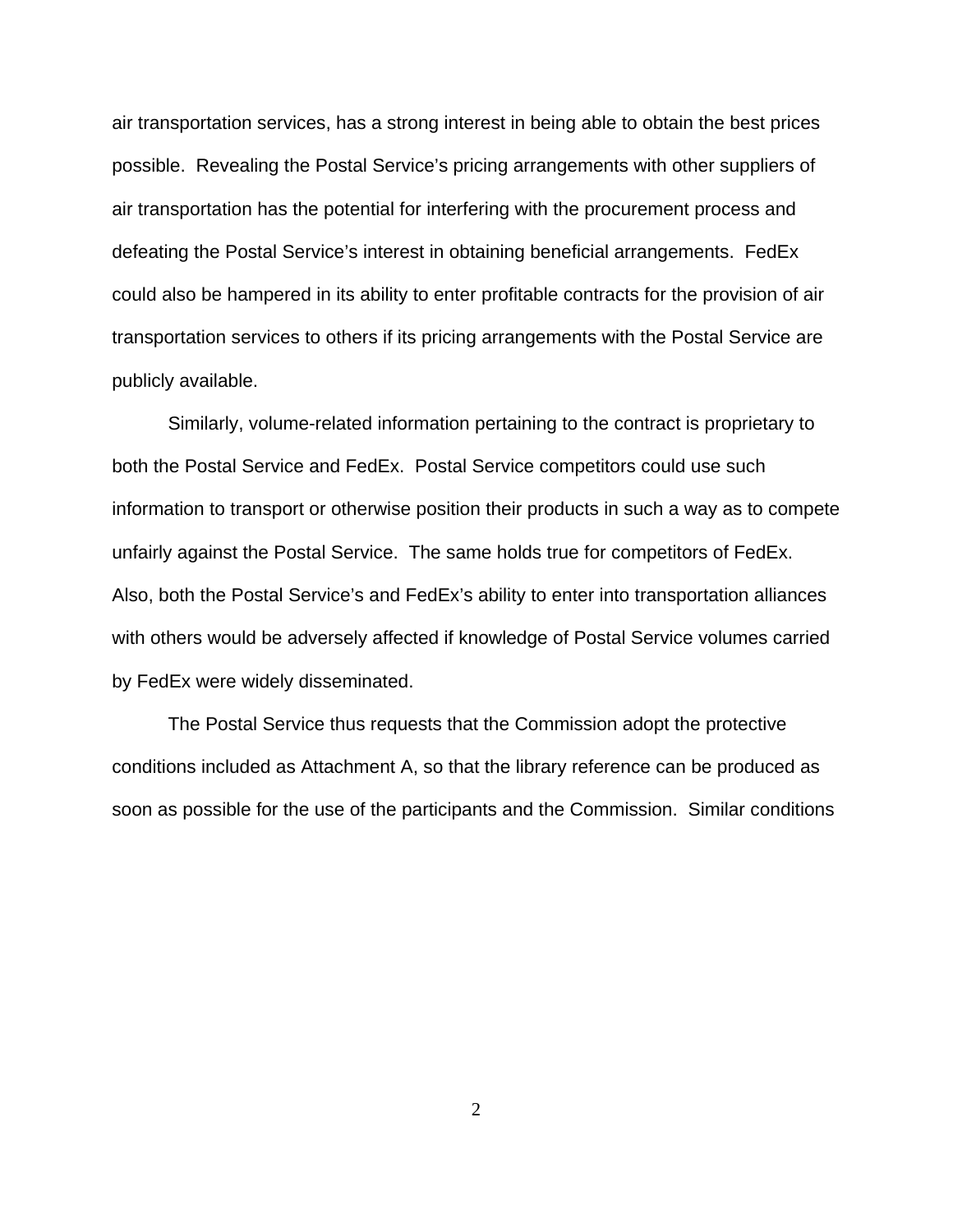were granted by the Commission in Docket No. R2001-1 for FedEx data. See Presiding

Officer's Ruling No. R2001-1/5 (October 31, 2001).

Respectfully submitted,

UNITED STATES POSTAL SERVICE

By its attorneys:

 $\frac{1}{\sqrt{2}}$  ,  $\frac{1}{\sqrt{2}}$  ,  $\frac{1}{\sqrt{2}}$  ,  $\frac{1}{\sqrt{2}}$  ,  $\frac{1}{\sqrt{2}}$  ,  $\frac{1}{\sqrt{2}}$  ,  $\frac{1}{\sqrt{2}}$  ,  $\frac{1}{\sqrt{2}}$  ,  $\frac{1}{\sqrt{2}}$  ,  $\frac{1}{\sqrt{2}}$  ,  $\frac{1}{\sqrt{2}}$  ,  $\frac{1}{\sqrt{2}}$  ,  $\frac{1}{\sqrt{2}}$  ,  $\frac{1}{\sqrt{2}}$  ,  $\frac{1}{\sqrt{2}}$ Brian M. Reimer

475 L'Enfant Plaza West, S.W. Washington, D.C. 20260–1134 (202) 268–3037; Fax –5402 April 8, 2005

## **CERTIFICATE OF SERVICE**

 I hereby certify that I have this day served the foregoing document upon all participants of record in this proceeding in accordance with section 12 of the Rules of Practice.

 $\frac{1}{\sqrt{2\pi}}$  ,  $\frac{1}{\sqrt{2\pi}}$  ,  $\frac{1}{\sqrt{2\pi}}$  ,  $\frac{1}{\sqrt{2\pi}}$  ,  $\frac{1}{\sqrt{2\pi}}$  ,  $\frac{1}{\sqrt{2\pi}}$  ,  $\frac{1}{\sqrt{2\pi}}$  ,  $\frac{1}{\sqrt{2\pi}}$  ,  $\frac{1}{\sqrt{2\pi}}$  ,  $\frac{1}{\sqrt{2\pi}}$  ,  $\frac{1}{\sqrt{2\pi}}$  ,  $\frac{1}{\sqrt{2\pi}}$  ,  $\frac{1}{\sqrt{2\pi}}$  ,

Brian M. Reimer

475 L'Enfant Plaza West, S.W. Washington, D.C. 20260–1134 (202) 268–3037; Fax –5402 April 8, 2005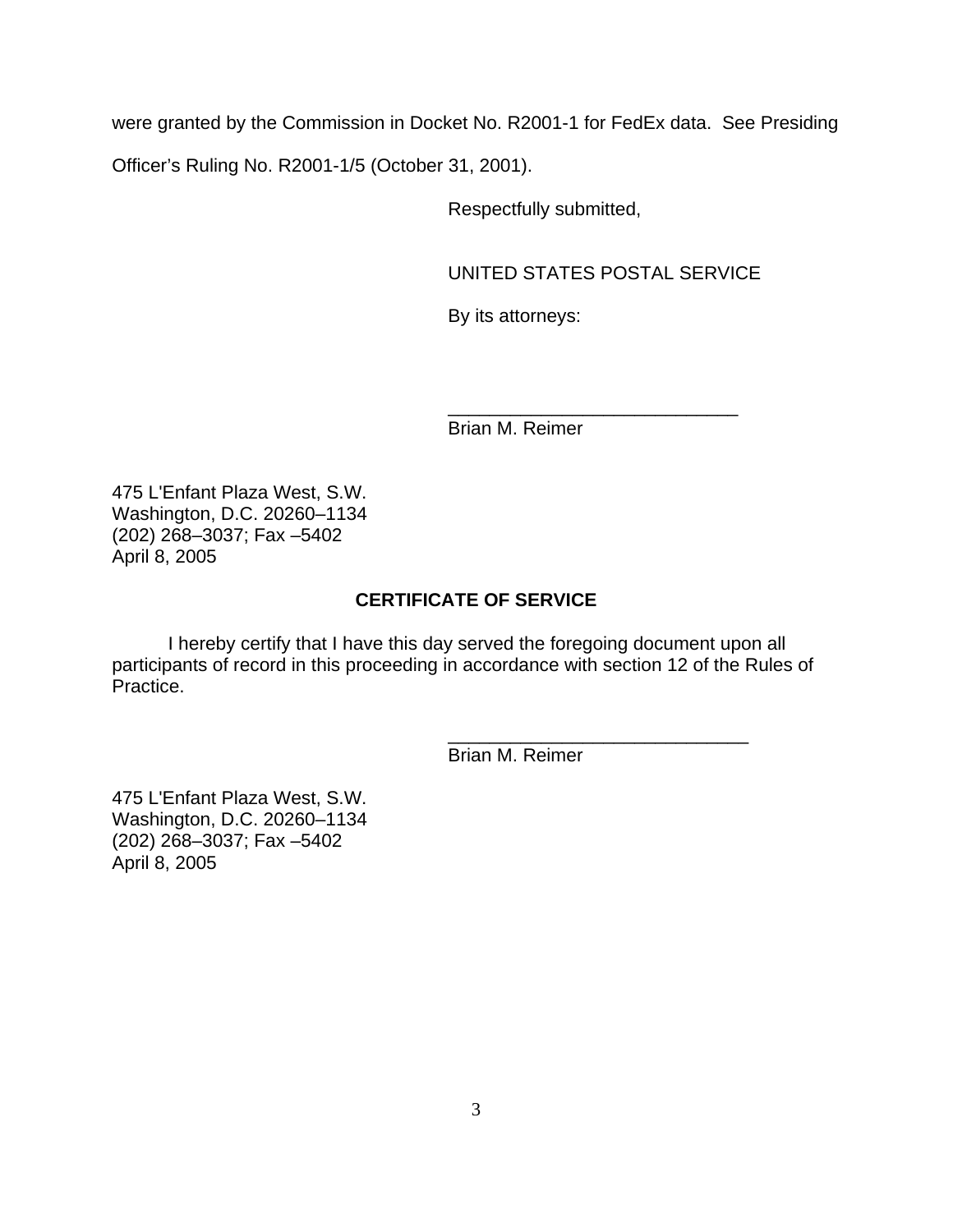# STATEMENT OF COMPLIANCE WITH PROTECTIVE CONDITIONS

The following protective conditions limit access to materials provided in Docket No. R2005-1 by the Postal Service in response to Presiding Officer's Ruling No. R2005-1/ (hereinafter, "these materials"). Individuals seeking to obtain access to such material must agree to comply with these conditions, complete the attached certifications, provide the completed certifications to the Commission, and serve them upon counsel for the party submitting the confidential material.

- 1. Only a person who is either:
	- (a) an employee of the Postal Rate Commission (including the Office of the Consumer Advocate) with a need-to-know; or
	- (b) a participant in Postal Rate Commission Docket No. R2005-1, or a person employed by such participant, or acting as agent, consultant, contractor, affiliated person, or other representative of such participant for purposes related to the litigation of Docket No. R2005-1, shall be granted access to these materials. However, no person involved in competitive decisionmaking for any entity that might gain competitive advantage from use of this information shall be granted access to these materials. "Involved in competitive decision-making" includes consulting on marketing or advertising strategies, pricing, product research and development, product design, or the competitive structuring and composition of bids, offers or proposals. It does not include rendering legal advice or performing other services that are not directly in furtherance of activities in competition with a person or entity having a proprietary interest in the protected material.
- 2. Each person desiring to obtain access to these materials must file a notice with the Postal Rate Commission listing name, title and position at least one day in advance of the day that the person signs a certification at the Commission's docket section in order to receive a copy of the materials. A copy of the notice must also be served in advance on the Postal Service.
- 3. No person granted access to these materials is permitted to disseminate them in whole or in part to any person not authorized to obtain access under these conditions.
- 4. The final date of any participant's access shall be:
	- (a) the date on which the Postal Rate Commission issues its recommended decision or otherwise closes Docket No. R2005-1; or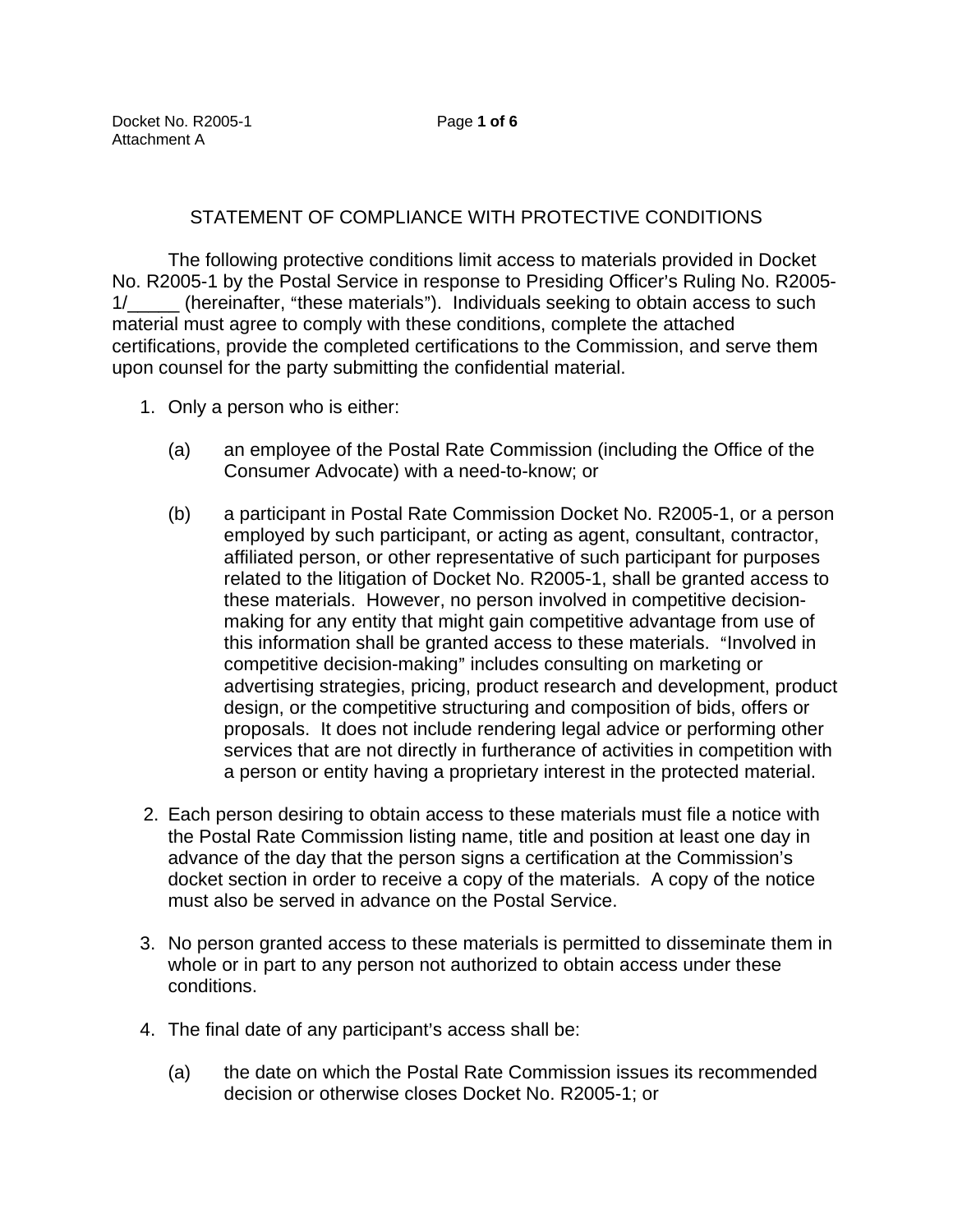- (b) the date on which that participant formally withdraws from Docket No. R2005-1; or
- (c) the last date on which the person who obtains access is under contract or retained or otherwise affiliated with the Docket No. R2005-1 participant on whose behalf that person obtains access, whichever comes first. The participant immediately shall notify the Postal Rate Commission and counsel for the party who provided the protected material of the termination of any such business and consulting arrangement or retainer or affiliation that occurs before the closing of the evidentiary record.
- 5. Immediately after the Commission issues its last recommended decision in Docket No. R2005-1, a participant (and any person working on behalf of that participant) who has obtained a copy of these materials shall certify to the Commission:
	- (a) that the copy was maintained in accordance with these conditions (or others established by the Commission); and
	- (b) that the copy (and any duplicates) either have been destroyed or returned to the Commission.
- 6. The duties of any persons obtaining access to these materials shall apply to material disclosed or duplicated in writing, orally, electronically or otherwise, by any means, format, or medium. These duties shall apply to the disclosure of excerpts from or parts of the document, as well as to the entire document.
- 7. All persons who obtain access to these materials are required to protect the document by using the same degree of care, but no less than a reasonable degree of care, to prevent the unauthorized disclosure of the document as those persons, in the ordinary course of business, would be expected to use to protect their own proprietary material or trade secrets and other internal, confidential, commercially-sensitive, and privileged information.
- 8. These conditions shall apply to any revised, amended, or supplemental versions of materials provided in Docket No. R2005-1.
- 9. The duty of nondisclosure of anyone obtaining access to these materials is continuing, terminable only by specific order of the Commission, or as specified in paragraphs 11 through 16, below.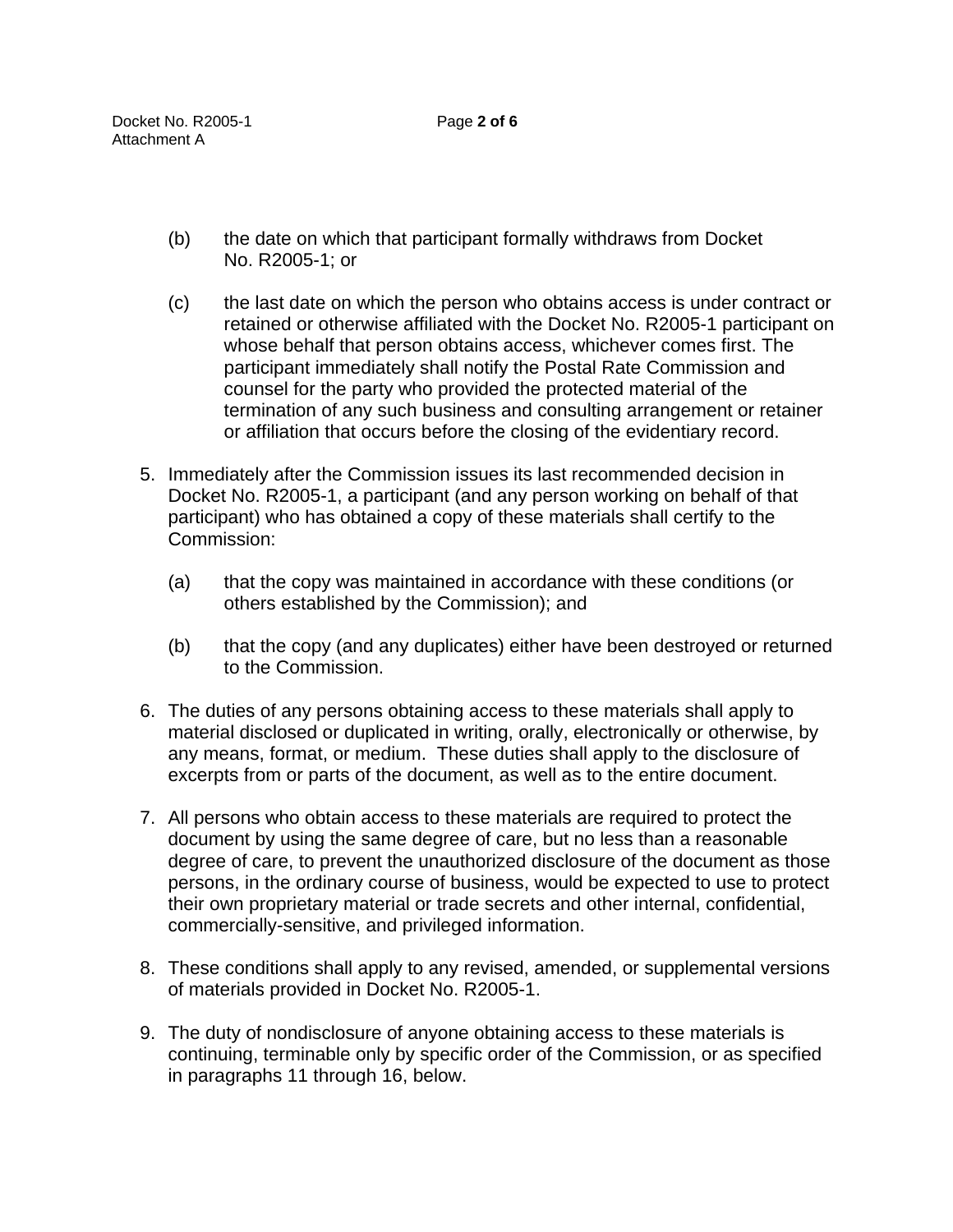- 10. Any Docket No. R2005-1 participant or other person seeking access to these materials by requesting access, consents to these or such other conditions as the Commission may approve.
- 11. The Postal Service shall clearly mark the following legend on each page, or portion thereof, that the Service seeks to protect under this agreement: "Confidential-Subject To Protective Conditions In Docket No. R2005-1 Before The Postal Rate Commission" or other markings that are reasonably calculated to alert custodians of the material to its confidential or proprietary nature. Except with the prior written consent of the Postal Service, or as hereinafter provided, no protected information may be disclosed to any person.
- 12. Any written materials—including but not limited to discovery requests and responses, requests for admission and responses, deposition transcripts and exhibits, pleadings, motions, affidavits, written testimony and briefs-that quote, summarize, or contain materials protected under these protective conditions are also covered by the same protective conditions and certification requirements, and shall be filed with the Commission only under seal. Documents submitted to the Commission as confidential shall remain sealed while in the Secretary's office or such other place as the Commission may designate so long as they retain their status as stamped confidential documents.
- 13. Any oral testimony, argument or other statements that quote, summarize or otherwise disclose materials protected under these protective conditions shall be received only in hearing sessions limited to Postal Service representatives and other persons who have complied with the terms of the protective order and have signed the attached certifications. The transcript pages containing such protected testimony shall be filed under seal and treated as protected materials under paragraph 12.
- 14. Notwithstanding the foregoing, protected material covered by paragraphs 12 or 13 may be disclosed to the following persons without their execution of a compliance certificate. Such disclosure shall not exceed the extent necessary to assist in prosecuting this proceeding or any appeals or reconsideration thereof.
	- (a) Members of the Commission.
	- (b) Court reporters, stenographers, or persons operating audio or video recording equipment for such court reporters or stenographers at hearings or depositions.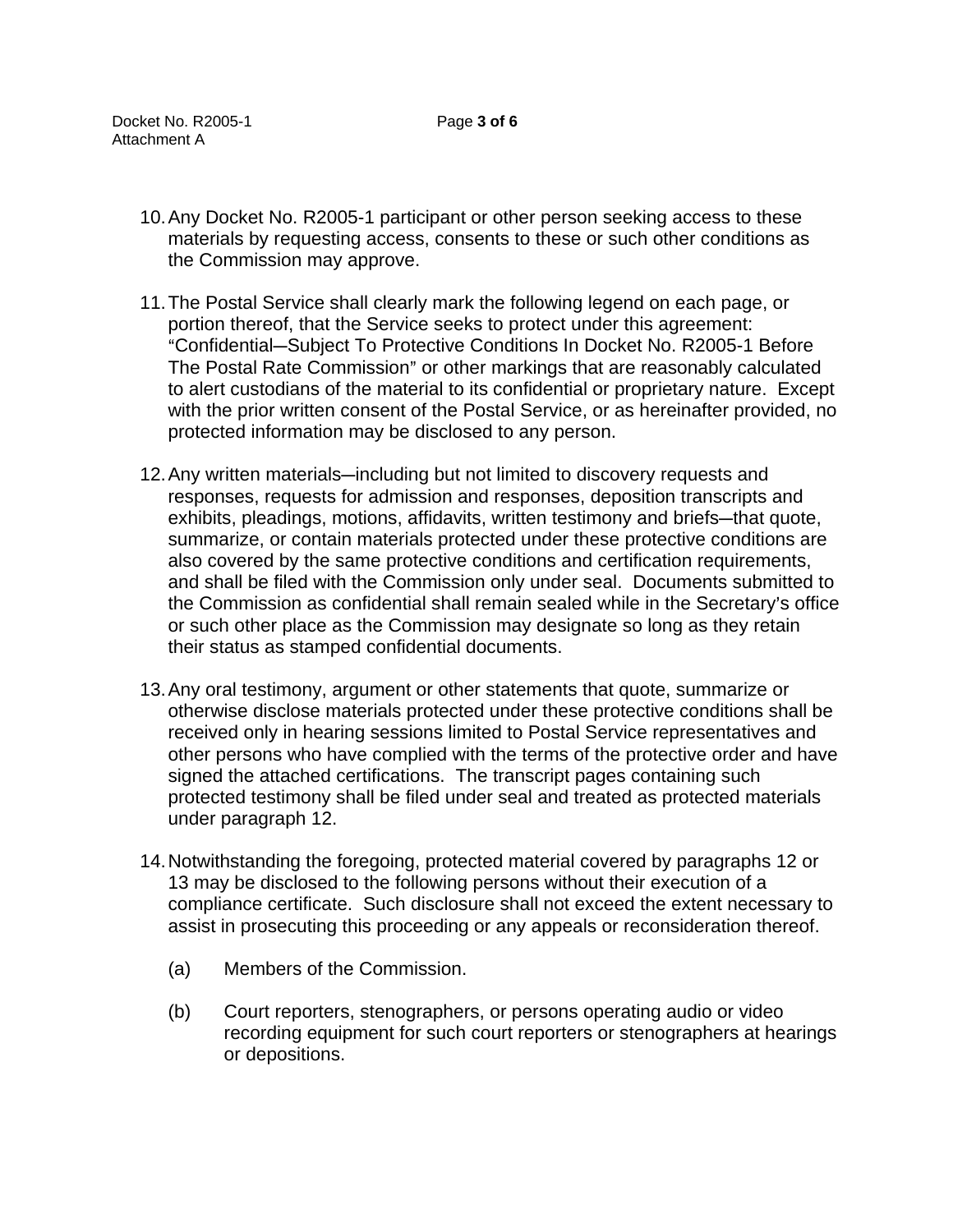- (c) Any other person designated by the Commission in the interest of justice, upon such terms as the Commission may deem proper.
- (d) Reviewing courts and their staffs. Any person seeking to disclose protected information to a reviewing court shall make a good faith effort to obtain protective conditions at least as effective as those set forth in this document. Moreover, the protective conditions set forth herein shall remaining in effect throughout any subsequent review unless overridden by the action of a reviewing court.
- 15. A participant may apply to the Commission for a ruling that documents, categories of documents, or deposition transcripts, stamped or designated as confidential, are not entitled to such status and protection. The Postal Service or other person that designed the document or testimony as confidential shall be given notice of the application and an opportunity to respond. To revoke confidential status, the proponent of declassification must show by a preponderance of the evidence that public disclosure of the materials is consistent with the standards of the Freedom of Information Act, 5 U.S.C. '552(b)(1)-(9), and Commission precedent.
- 16. Subpoena by Courts or Other Agencies. If a court or other administrative agency subpoenas or orders production of confidential information which a participant has obtained under the terms of this protective order, the target of the subpoena or order shall promptly (within two business days) notify the Postal Service (or other person who designated the document as confidential) of the pendency of the subpoena or order to allow the designating party time to object to that production or seek a protective order.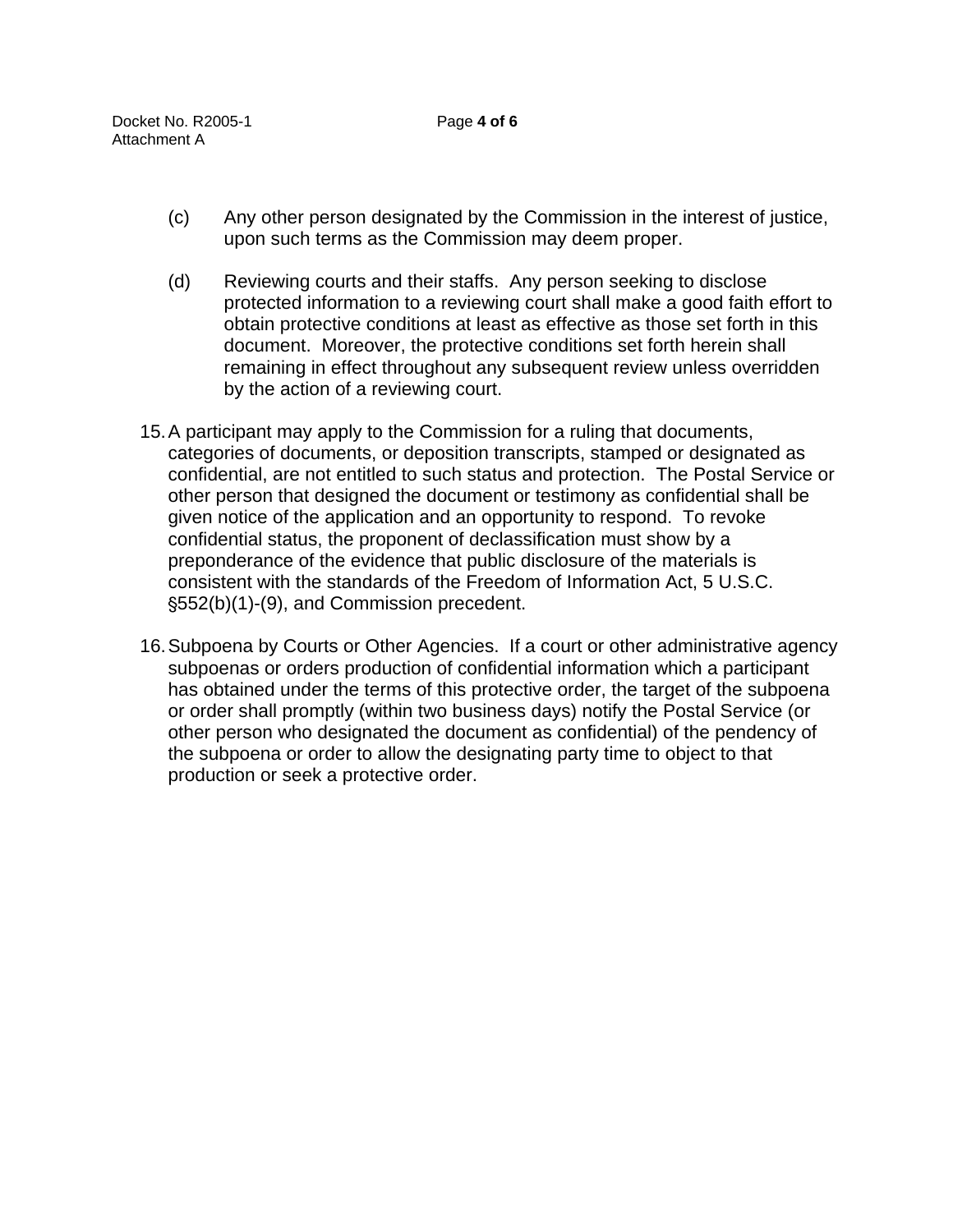Docket No. R2005-1 Page **5 of 6** Attachment A

## **CERTIFICATION**

The undersigned represents that:

Access to materials provided in Docket No. R2005-1 by the Postal Service in response to Presiding Officer's Ruling No. R2005-1/\_\_\_\_\_ (hereinafter, "these materials" or "the information") has been authorized by the Commission.

The cover or label of the copy obtained is marked with my name.

I agree to use the information only for purposes of analyzing matters at issue in Docket No. R2005-1.

I certify that I have read and understand the above protective conditions and am eligible to receive access to materials under paragraph 1 of the protective conditions. I further agree to comply with all protective conditions and will maintain in strict confidence these materials in accordance with all of the protective conditions set out above.

| Name<br>and the state of the state of the state of the state of the state of the state of the state of the state of the |  |
|-------------------------------------------------------------------------------------------------------------------------|--|
| Firm                                                                                                                    |  |
| <b>Title</b>                                                                                                            |  |
|                                                                                                                         |  |
| Signature                                                                                                               |  |
| Date<br><u> 1980 - Andrea Andrew Maria (h. 1980).</u>                                                                   |  |